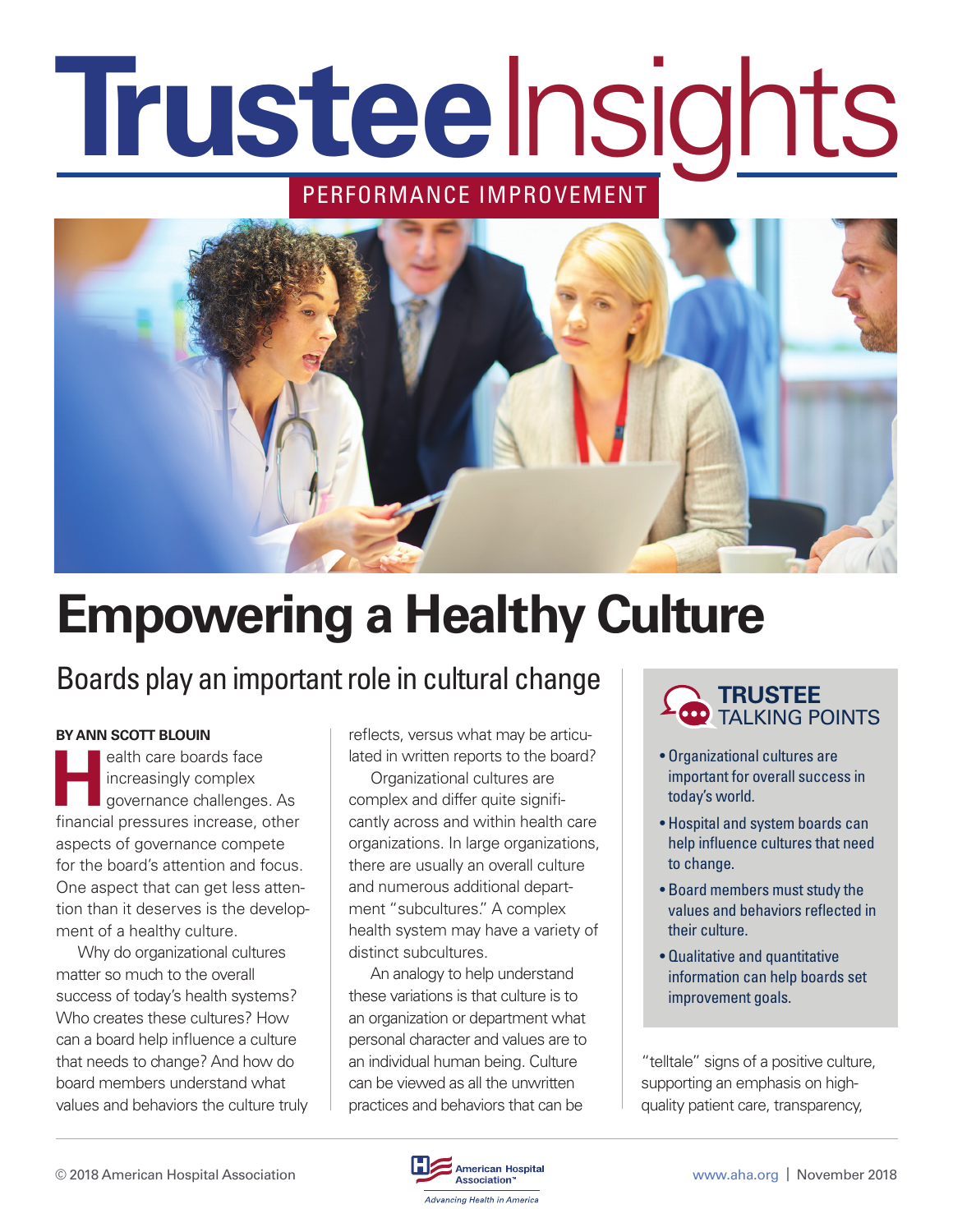# TrusteeInsights **PERFORMANCE IMPROVEMENT**

teamwork and honesty. This emphasis results in employees and physicians who enjoy working at that health system and/or in that department.

Let's focus first on positive cultures. What are the results of a ered in the context of *self-interest*  (is the person more interested in personal gain/impact rather than high-quality, safe patient care?)." Health care systems with positive cultures recruit and retain staff and

### **Examining Your Culture**

Use a variety of data sources to understand what values and behaviors the culture truly reflects (versus what may be articulated in written reports to the board).

#### **QUALITATIVE INFORMATION**

- Board rounds on patient care units, where trustees interact with staff about patient care concerns
- Patients and families attending board meetings to discuss their perceptions of care, any safety events or "near misses," and staff's interactions
- Shadowing a nurse or other staff member for a portion of their shift during "Hospital Week" or another time

#### **QUANTITATIVE INFORMATION**

- Metrics (quarterly, annual, year to year) that explain staff satisfaction, retention and turnover, with action plans for areas of concern
- Quality and safety culture metrics, with comparisons to peers, if possible
- Human-resource data summaries from exit interviews and employee grievances, especially from areas known to be troubled

culture where actions match values? These types of health care systems weather adversity more effectively, since the staff's trust in the board and management is high — a trust that is earned as management demonstrates prompt actions to fix problem areas.

A wise physician colleague of mine once said, "Trust is a function of *authenticity* (is the person genuine?) combined with *reliability* (if someone says he/she will do something, is it actually done?) combined with *credibility* (does the person have the necessary expertise and competencies?), considphysicians more effectively; communication flows freely in all directions; and patient care quality and safety improves, ultimately resulting in improved financial health.

#### **Avoiding a Troubled Culture**

Recognizing the impact that culture has upon patient safety and quality, as well as its relationship to patient and staff satisfaction, the Joint Commission requires its accredited hospitals to assess their culture.<sup>[1]</sup> Hospitals can use a variety of instruments to perform these assessments. But what happens to

the results of these assessments? Is there feedback to the staff who completed the assessment? And are there action plans and accountabilities for areas needing improvement, with tracking and continuing follow up until improvements are sustained? How should this information be presented to the board, including progress on areas where the culture is less than positive?

Culture is carried by the people who work in an organization or within a department. The board and senior management define the mission, vision and values. But if "living those values" isn't positively and consistently translated and reinforced all the way up and down the "chain of command." front-line staff can perceive that the organization "doesn't walk the talk."

Discord between actual behaviors versus desired values results in lower health system staff satisfaction (including medical staff satisfaction) and weakened organizational loyalty. This lower staff satisfaction results in lower scores on the Hospital Consumer Assessment of Healthcare Providers and Systems survey, which are partially tied to reimbursement.

Eventually, or sometimes rather quickly, these lower satisfaction, engagement and loyalty results can increase employee and physician turnover, which is very expensive. One estimate for replacing a registered nurse in acute care today ranges from \$38,000 to \$61,100, varying with the geographic region.<sup>[2]</sup> The financial impact of losing a physician who is loyal to the organization can be many thousands of dollars; the cultural impact among other physicians may